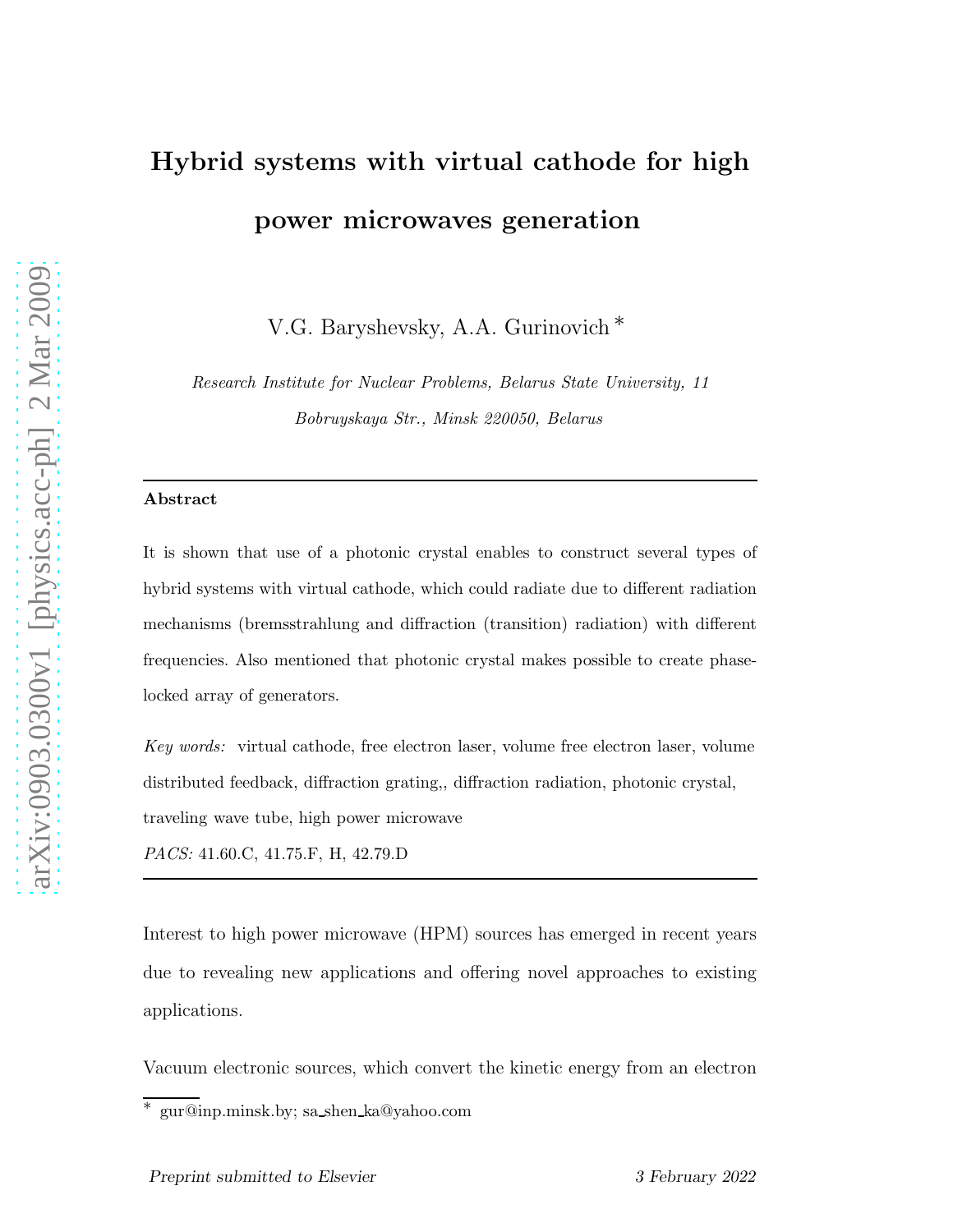beam into electromagnetic field energy, are a natural choice for generating HPM.

The high current density electron beam, once generated, propagates through an interaction region, which converts the beam's kinetic energy to HPM. It is the particular nature of the interaction that distinguishes the various classes of sources.

High power HPM sources generating high electromagnetic power density require the high power densities in the electron beams, where space-charge effects are essential.

When the magnitude of the current  $I<sub>b</sub>$  of an electron beam injected into a drift tube exceeds the space-charge-limiting current  $I_{limit}$ , an oscillating virtual cathode (VC) is formed [\[1](#page-7-0)[,2\]](#page-8-0).

According to [\[1\]](#page-7-0) the following formula gives a good approximation for the space-charge-limiting current:

$$
I_{limit}(kA) = \frac{mc^3}{e}G(\gamma^{2/3} - 1)^{3/2}
$$
\n(1)

where m and e are the mass and charge of an electron, c is the speed of light,  $\gamma$  is the Lorentz factor of the electron beam and G depends on the geometry [\[1](#page-7-0)[,3\]](#page-8-1). For example, for an annular electron beam in a cylindrical drift tube G reads as follows [\[3\]](#page-8-1):

$$
G = \frac{1}{(\frac{r_b - r_b^{in}}{r_b} + 2\ln\frac{R}{r_b})(1 - sech\frac{\mu_1 L}{2R})},\tag{2}
$$

where  $r_b$  and  $r_b^{in}$  are the outer and inner radius of the electron beam, R and L are the radius and length of the cylindrical drift tube and  $\mu_1$  is the first root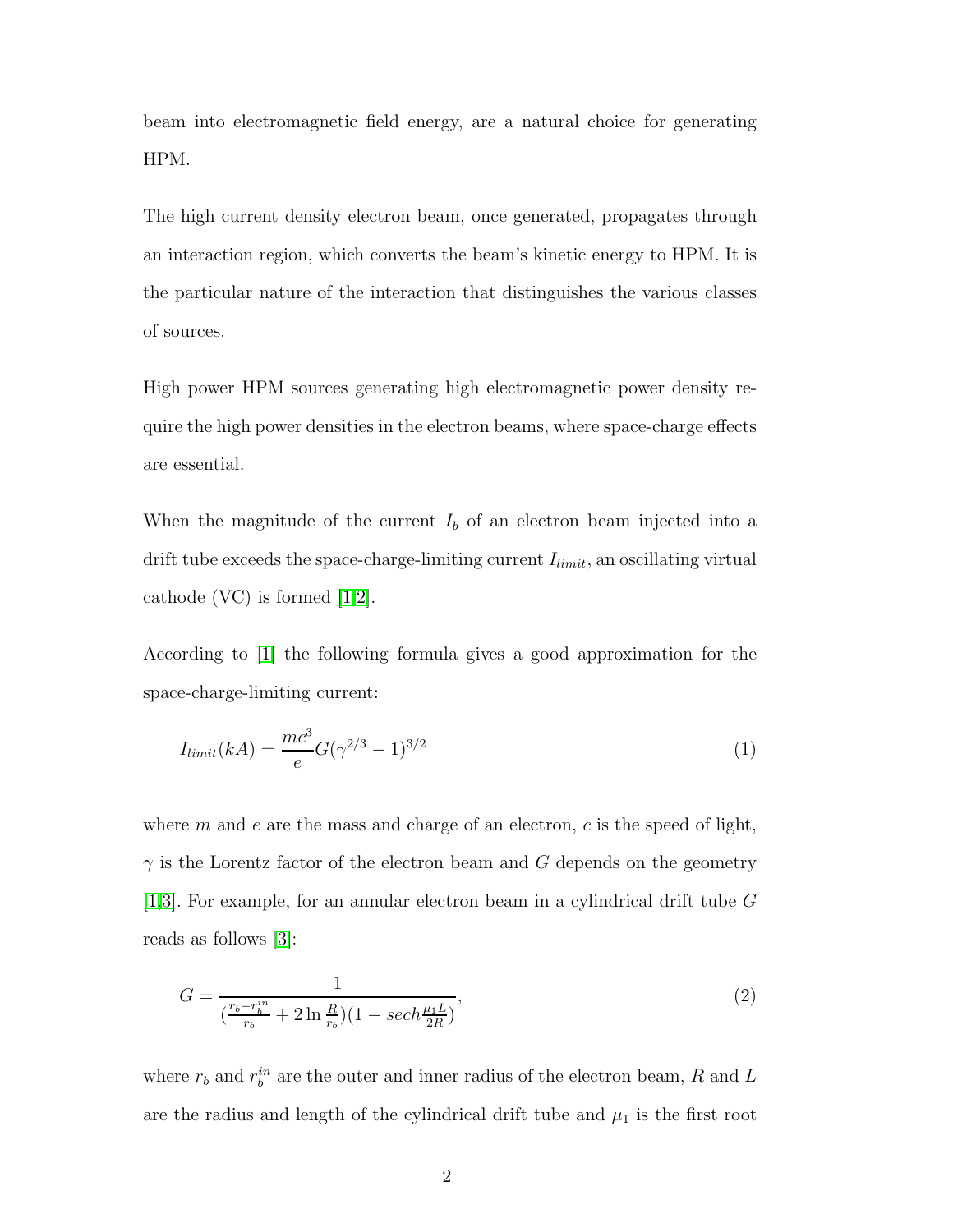of the Bessel function  $J_0(\mu) = 0$ .

When oscillating virtual cathode is formed two types of electrons exist: those oscillating in the vircator potential well and passing through the vircator area (see Fig[.1\)](#page-2-0).



<span id="page-2-0"></span>Fig. 1. An oscillator with virtual cathode

For electrons oscillating in the area "cathode-anode-virtual cathode" two radiation mechanisms provide radio-frequency signal [\[6\]](#page-8-2):

1. one radiation mechanism originates from the oscillations of the reflected electrons about the anode foil (electron oscillations in the potential well "cathodeanode-virtual cathode"). A microwave signal is generated at a frequency of roughly  $\frac{c}{2d_d}$ , where  $d_d$  is the anode-to-cathode spacing.

2. The other radiation mechanism is the oscillation of the virtual cathode at a frequency near the plasma frequency  $\omega_p$  of the space charge density that is formed. That is

$$
\omega_p = \sqrt{\frac{4\pi n_e e^2}{m}}\tag{3}
$$

where  $n_e$  is the number density of the electrons in the space charge configuration (in the plane of the anode grid) [\[6\]](#page-8-2).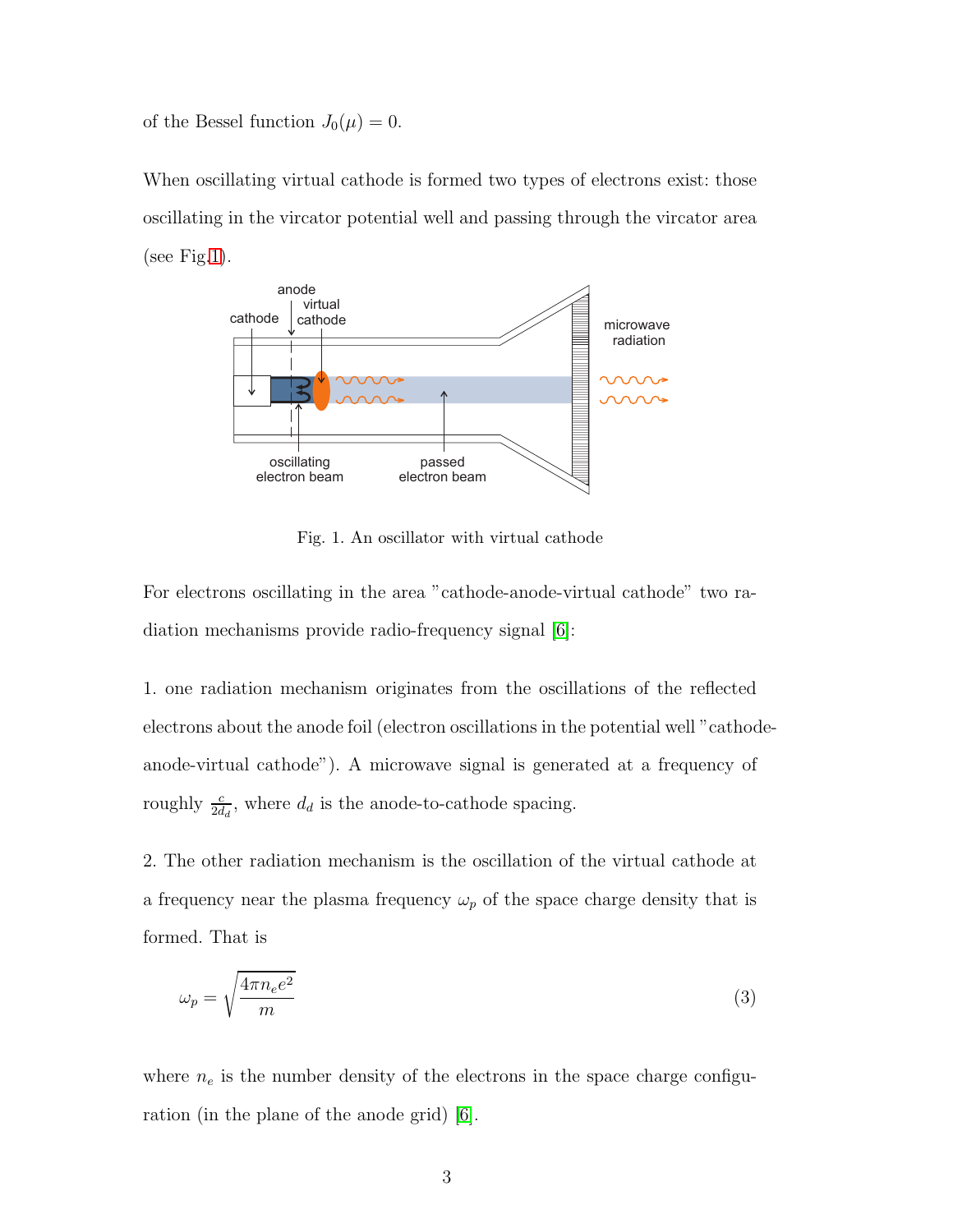The essence of the above radiation mechanisms is bremsstrahlung radiation ensuing from electron deceleration.

In the present paper we emphasize that bremsstrahlung radiation from electrons oscillating in an electron beam with a virtual cathode is accompanied by transition radiation, which origin is electron velocity rather then acceleration. Use of a photonic crystal enables to construct several types of hybrid systems with virtual cathode, which could radiate due to different radiation mechanisms (bremsstrahlung and diffraction (transition) radiation) with different frequencies.

In vircator systems grid cathode and anode (or anodes) are commonly used [\[3](#page-8-1)[,4](#page-8-3)[,5,](#page-8-4)[7\]](#page-8-5). Electron beam oscillates making electrons periodically crossing the grid anodes and cathode (see, for example [\[5\]](#page-8-4)). It is transition radiation that occur when electrons pass through a border between two media with different indices of refraction. It is worth noting that periodical excitement of transition radiation from electrons oscillating in vircator is similar to diffraction radiation from a charged particle in a periodic structure. As a result in a system with oscillating virtual cathode the vircator radiation, which actually is electron beam bremsstrahlung, is accompanied by radiation excited by additional mechanism due to transition (diffraction) radiation from oscillating current passing through the grid anodes (cathode).

Let us turn to that part of the beam, which passes through the virtual cathode area. Recall that the oscillation of the virtual cathode can produce a highly modulated electron beam, and, as a result, the energy from the bunched transmitted beam can be recovered using slow-wave structures [\[8\]](#page-8-6).

Interaction of the electron beam with the slow-wave structure in, for instance,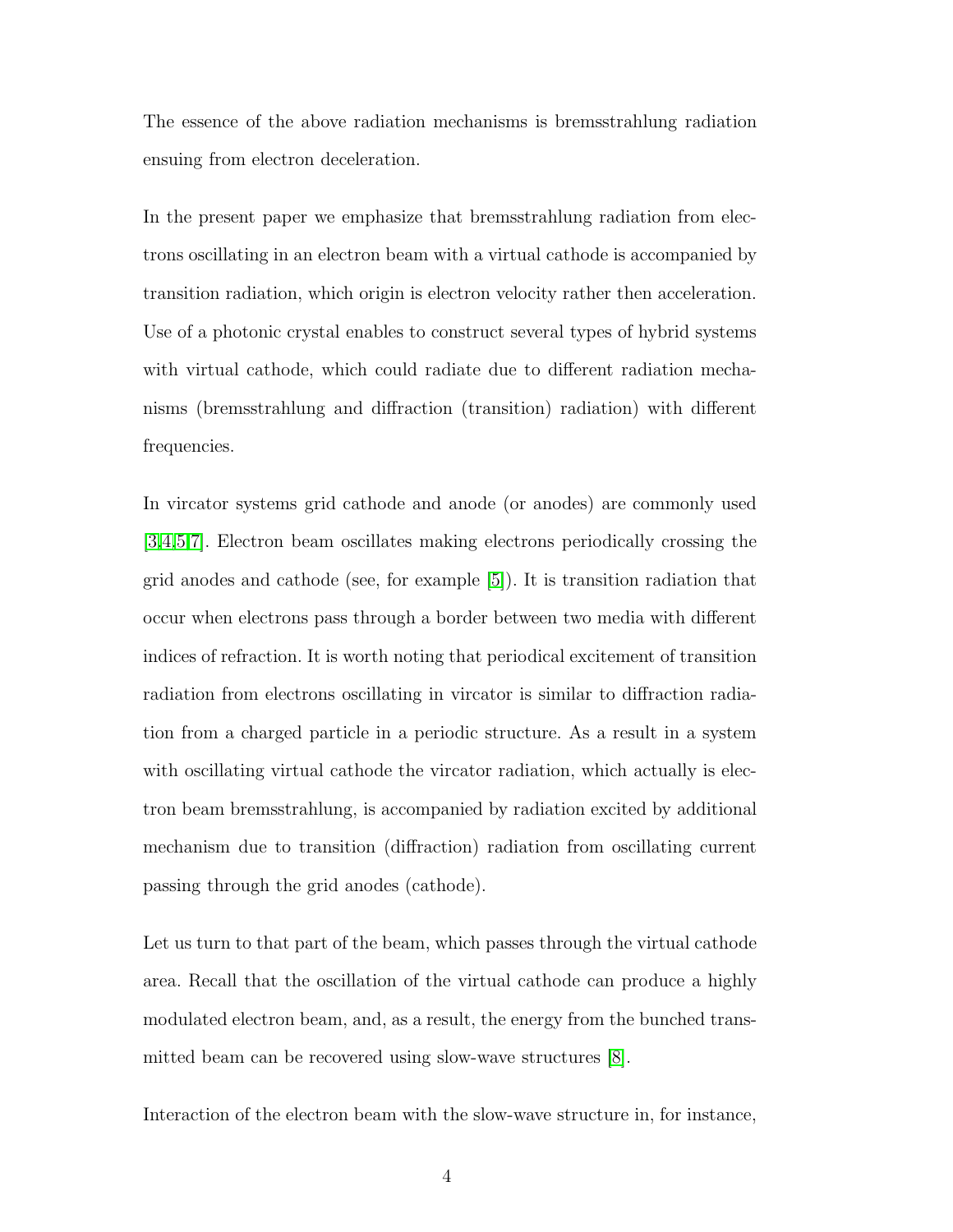

Fig. 2. Hybrid system "vircator + travelling wave tube"  $[8]$ conventional TWT pose special challenges: interaction is sufficiently effective only for electrons moving at the distance  $\delta$  from the slow-wave structure surface

$$
\delta \le \frac{\lambda \beta \gamma}{4\pi},\tag{4}
$$

δ is the so-called beam impact parameter, λ is the radiation wavelength,  $\beta = v/c$ , *v* is the electron beam velocity,  $\gamma$  is the electron Lorentz-factor. For example, for electrons with the energy 250 keV ( $\beta$  = 0.74 and  $\gamma$  = 1.49) and radiation wavelength  $\lambda = 10mm$  (frequency 30 GHz) the impact parameter  $\delta \approx 0.9$ mm. It means that for efficient radiation generation an annular electron beam with the thickness  $\Delta \leq \delta$  otherwise only part of the beam would contribute to radiation.

As we have shown in [\[9,](#page-8-7)[10](#page-8-8)[,11](#page-8-9)[,12](#page-8-10)[,13](#page-8-11)[,14](#page-8-12)[,15](#page-8-13)[,16\]](#page-8-14) this challenge can be overcome applying a photonic crystal, formed by metallic grids (grid travelling wave tube(grid TWT), grid volume free electron laser(grid VFEL)).

What is more, in accordance with [\[17](#page-9-0)[,18](#page-9-1)[,19\]](#page-9-2) application of metallic inserts (meshes, grids and so on) inside a resonator enables increasing of the electron beam limit current.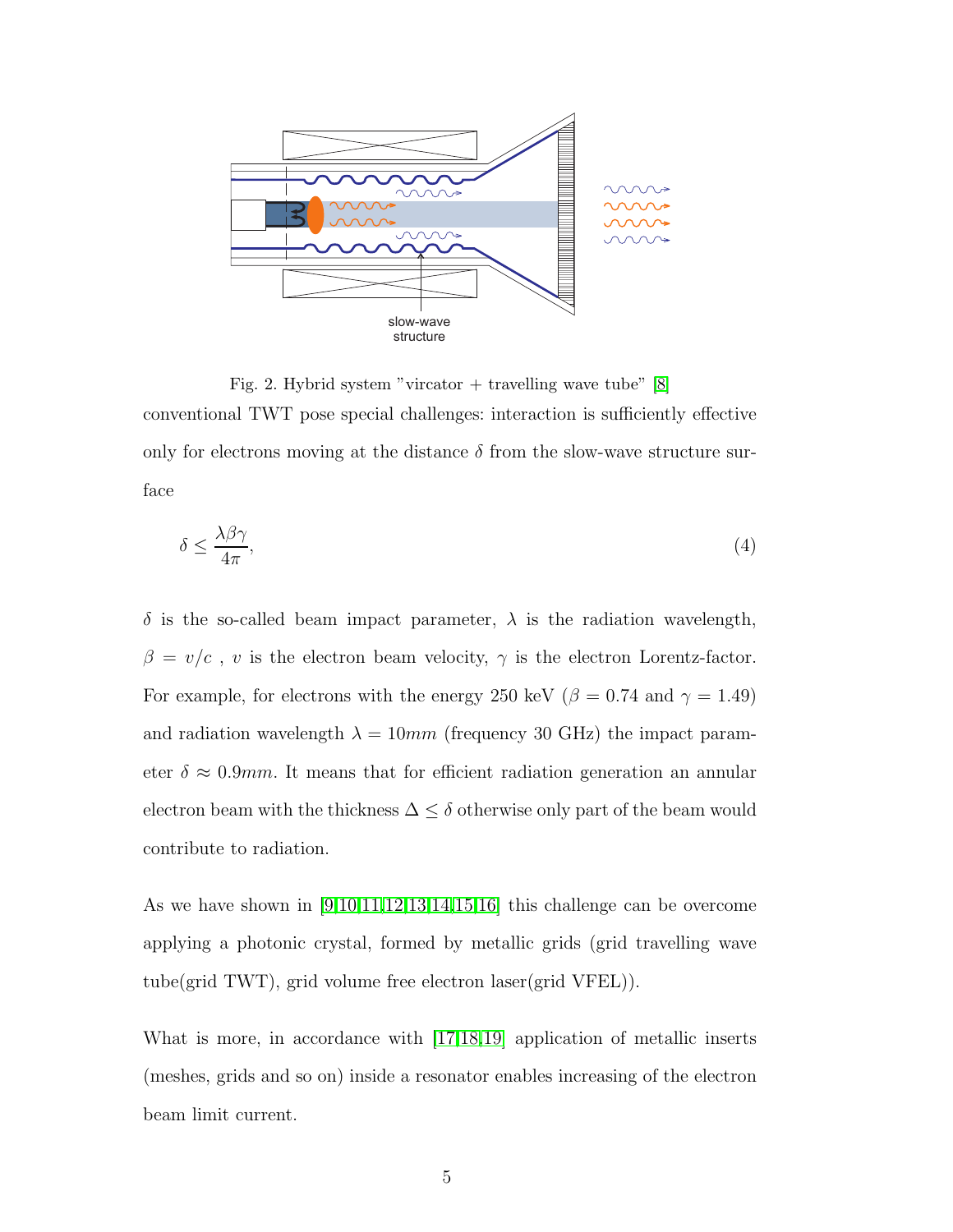Therefore, in the grid TWT (grid VFEL) presence of the metallic grid (photonic crystal) serves both for forming of resonator, where interaction of the beam and radiation occurs, and for potential balancing that makes possible to increase the beam vacuum limit current.

And for the grid TWT (grid VFEL) with the supercritical current the electron beam executes compound motion exciting two radiation mechanisms contributing to radiation: bremsstrahlung of oscillating electrons and diffraction (transition) radiation from downstream electrons interacting with the periodic grid structure(photonic crystal).

This means that the hybrid system "vircator  $+$  grid TWT (grid VFEL)" arise by analogy with [\[8\]](#page-8-6), where several vircators could appear due to presence of several anode grids (see also [\[3\]](#page-8-1)). But in contrast to the system [\[3\]](#page-8-1) the hybrid system "vircator  $+$  grid TWT (grid VFEL)" uses periodically placed grids with either constant  $[11,14,15]$  $[11,14,15]$  $[11,14,15]$  or variable period  $[16]$ .

Frequency of diffraction radiation excited by an electron beam in a periodic structure with the period d is determined by the condition

<span id="page-5-0"></span>
$$
\omega - \vec{k}n(k)\vec{v} = \vec{\tau}\vec{v} \tag{5}
$$

where  $\vec{v}$  is the electron beam velocity,  $\vec{\tau}$  is the reciprocal lattice vector ( $|\vec{\tau}|$  =  $2\pi p$  $\frac{\pi p}{d}$ ,  $n(k)$  is the refraction index of periodic structure, p is an integer number  $(p = 1, 2, 3, \ldots).$ 

When the electron beam velocity  $\vec{v}$  is parallel to the reciprocal lattice vector  $\vec{\tau}$  [\(5\)](#page-5-0) reads [\[12\]](#page-8-10)

$$
\omega = \frac{2\pi p \cdot v}{d(1 - \beta n(\omega, k) \cos \theta)}\tag{6}
$$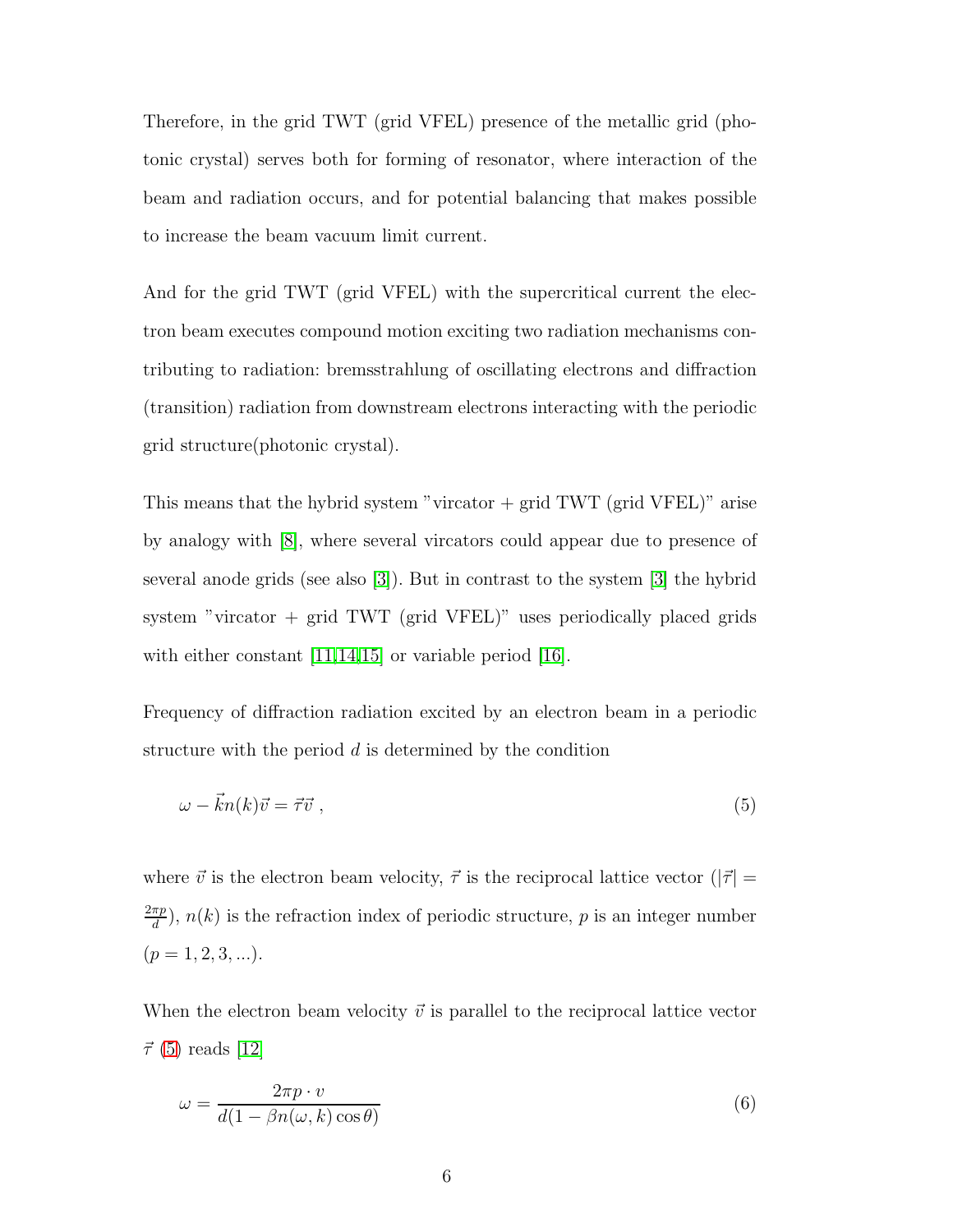Essentially, photonic crystal in the grid TWT (grid VFEL) is transparent for radiation as well as for electron beam (see Fig[.3\)](#page-6-0). Moreover, several diffracted waves could exist in photonic crystal (see Fig[.3d](#page-6-0)) that makes possible to introduce feedback in such a system at the frequency of diffraction radiation and, hence, to couple several hybrid "vircator  $+$  grid TWT (VFEL)" generators making a phase-locked source, in which diffracted waves from one photonic crystal (grid resonator) excites oscillations in the neighbor resonators.



<span id="page-6-0"></span>Fig. 3. Grid TWT (grid VFEL) and photonic crystal arrangement

The proposed grid systems drastically differ from the system [\[3\]](#page-8-1), where several grids serve only for forming of several vircators (see Fig[.4\)](#page-7-1).

Of course, radiation from hybrid generator "vircator  $+$  grid TWT (VFEL)" can be excited by several electron beams similar phase-locked array.

The bunched electron beam passed through the virtual cathode area can be also used for excitation of free electron laser (ubitron) (see Fig[.5\)](#page-7-2) oscillation contributing to the radiation power.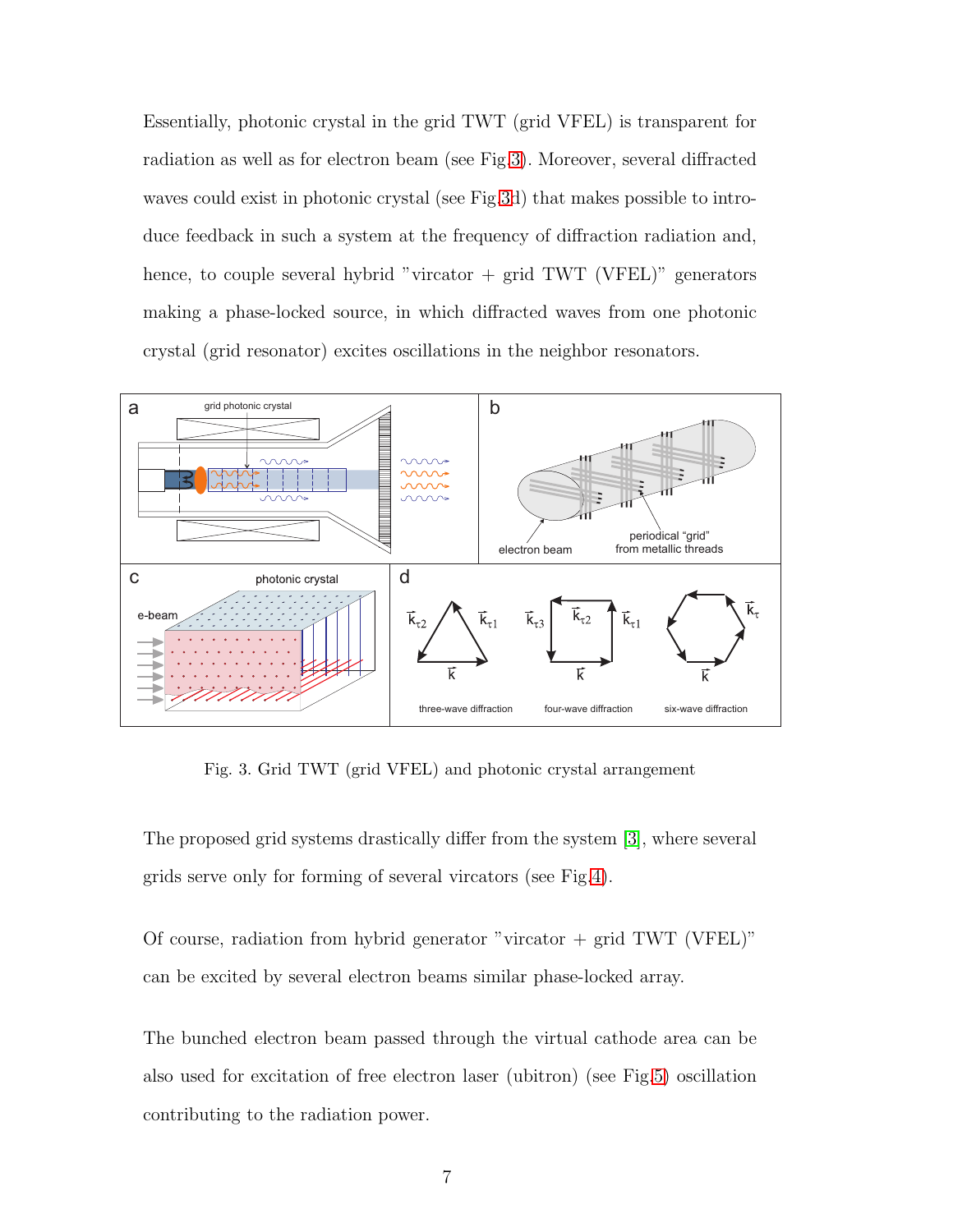

<span id="page-7-2"></span><span id="page-7-1"></span>Fig. 5. Hybrid system "vircator + undulator FEL"

## 1 Conclusion

It is shown that use of a photonic crystal enables to construct several types of hybrid systems with virtual cathode, which could radiate due to different radiation mechanisms (bremsstrahlung and diffraction (transition) radiation) with different frequencies. Also mentioned that photonic crystal makes possible to create phase-locked array of generators.

## <span id="page-7-0"></span>References

[1] L.S. Bogdankevich and A.A. Ruhadze, Usp. Fiz. Nauk 103, 609 (1971).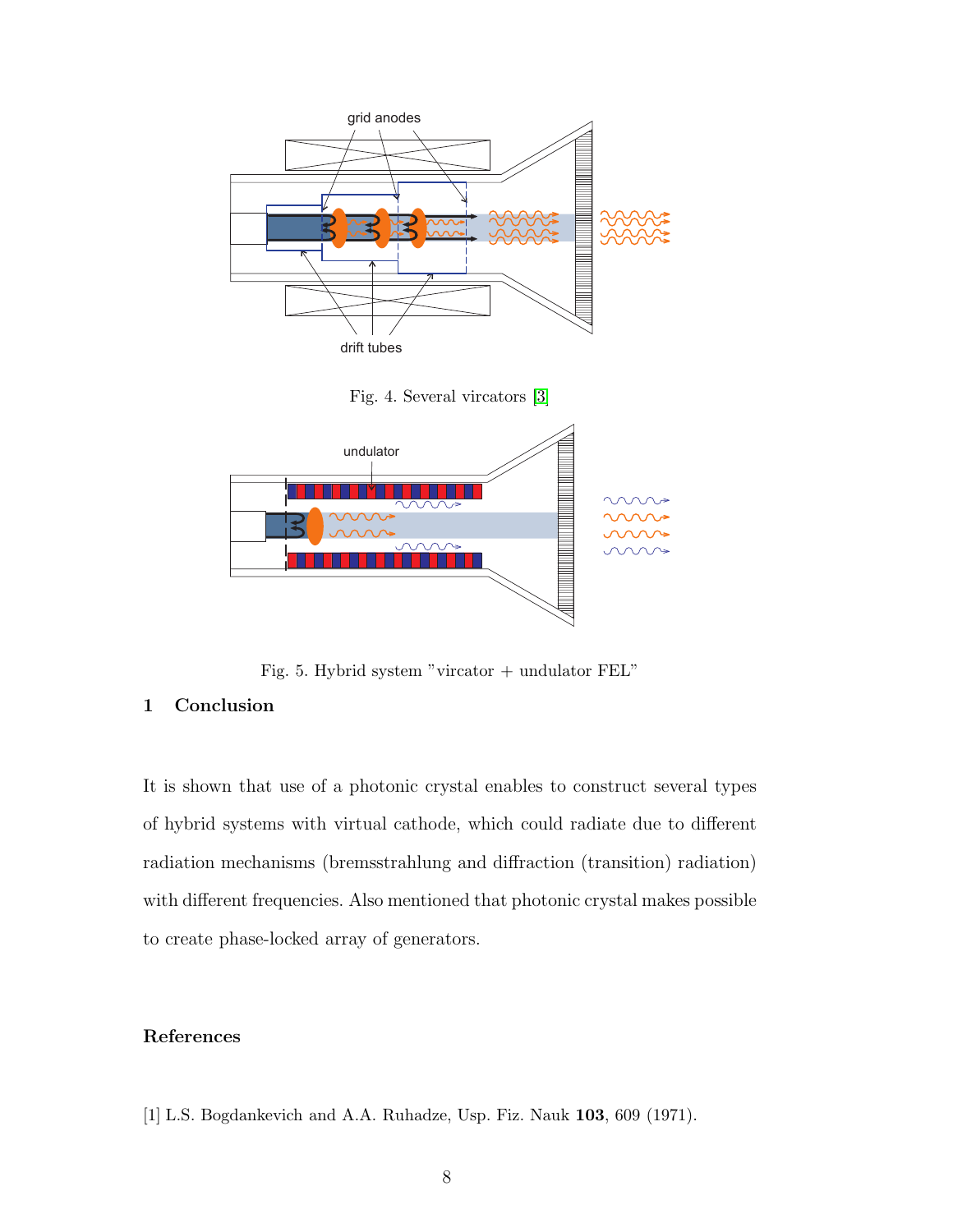- <span id="page-8-1"></span><span id="page-8-0"></span>[2] A.E. Dubinov, V.D. Selemir, Radiotechnica i electronica. 47, 645 (2002).
- <span id="page-8-3"></span>[3] A.E. Dubinov, I.A.Efimova, JTP 71 (2001) p.80
- <span id="page-8-4"></span>[4] A.E. Dubinov et al., patent RU 2221306 C2
- <span id="page-8-2"></span>[5] A.E. Dubinov et al., Izvestiya VUZov, Fizika 6 (1999) p.67 (in Russian)
- <span id="page-8-5"></span>[6] Clayborne D. Taylor, D.V.Giri "High-Power Microwave systems and effects" Taylor&Francis, 1994.
- <span id="page-8-6"></span>[7] V.D. Selemir, A.E. Dubinov, B.G Ptitsyn, K.S. Shilin, patent RU 2260870 C1
- <span id="page-8-7"></span>[8] V.D. Selemir, A.E. Dubinov, E.E. Dubinov et al., JTP Lett. v.27, n14 (2001) p.25
- <span id="page-8-8"></span>[9] V.G.Baryshevsky, NIM 445A, 281 (2000); LANL e-print archive physics/9806039.
- <span id="page-8-9"></span>[10] V.G.Baryshevsky, A.A. Gurinovich, LANL e-print arXiv: physics/0409107.
- <span id="page-8-10"></span>[11] V.G.Baryshevsky et al., LANL e-print arXiv: physics/0409125.
- <span id="page-8-11"></span>[12] V.G. Baryshevsky, A.A. Gurinovich, NIM B252 (2006) p.92.
- [13] V.G. Baryshevsky, N.A. Belous, V.A. Evdokimov, A.A. Gurinovich, A.S. Lobko, P.V. Molchanov, P.F. Sofronov, V.I. Stolyarsky, LANL e-print arXiv: physics/0605122.
- <span id="page-8-13"></span><span id="page-8-12"></span>[14] Baryshevsky V.G., Belous N.A., Gurinovich A.A. et al, Proc. of the 28th Intern. Free Electron Laser Conference FEL2006 (2006) 331-334.
- <span id="page-8-14"></span>[15] Baryshevsky V.G., Gurinovich A.A. , Proc. of the 28th Intern. Free Electron Laser Conference FEL2006 (2006) 335-338.
- [16] V.G.Baryshevsky, N.A.Belous, A.A.Gurinovich et al, Proc. of the 29th Intern. Free Electron Laser Conference FEL2007 (2007) TUPPH012.